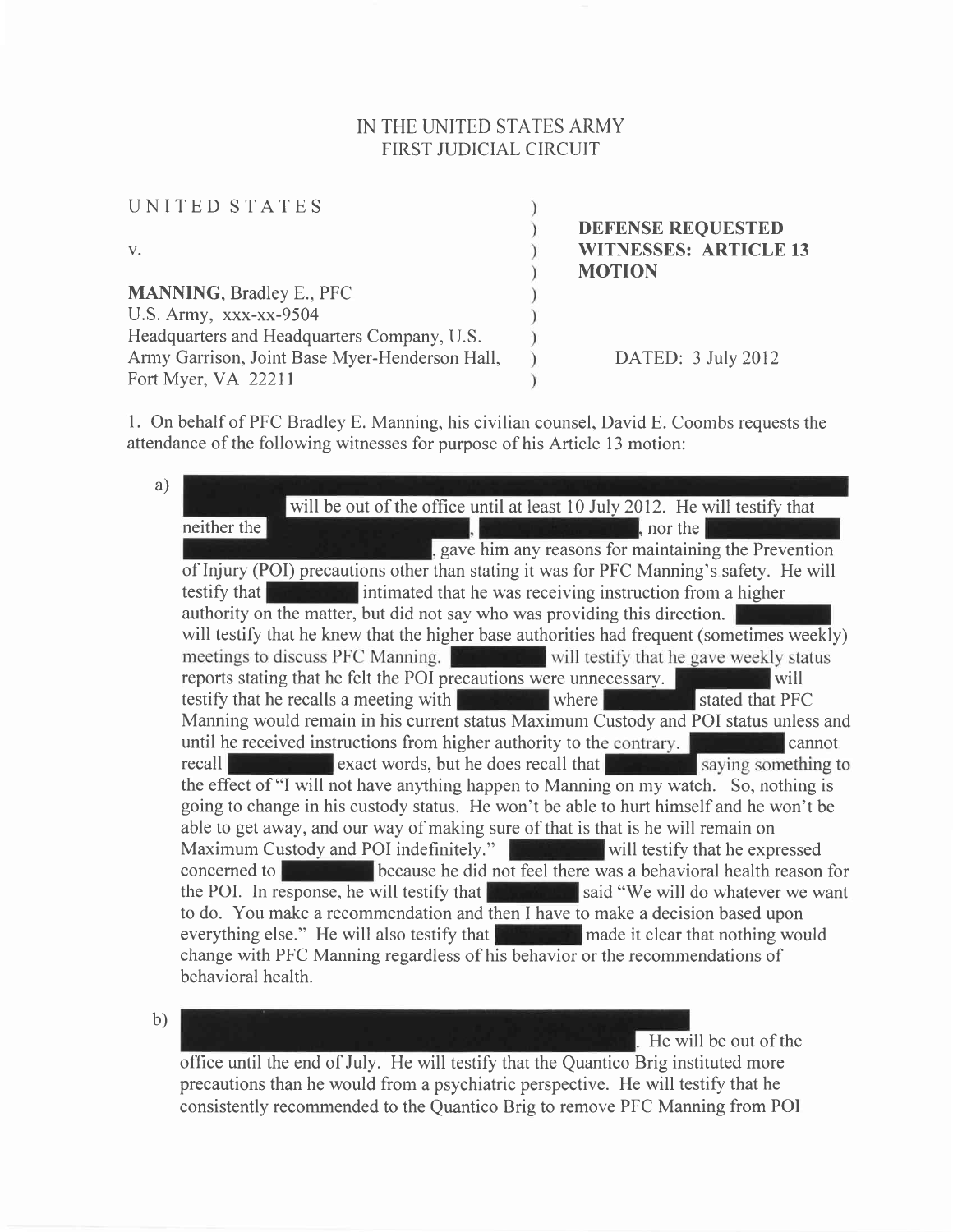status. He will testify that if PFC Manning were not in custody, he would have recommended routine outpatient care for him. He will testify that it has long been known that restriction of environmental and social stimulation has a negative effect on mental function. He will testify that PFC Manning's restrictive confinement was not necessary from a psychiatric perspective, and that he made repeated recommendations that the PFC Manning's status should be downgraded.

c)

## will testify that during a meeting in early January of 2011, the

He

clearly stated to the Brig Staff that "I will not have anything happen to Manning on my watch.... So, nothing is going to change.... He won't be able to hurt himself and he won't be able to get away, and our way of making sure of that is that is he will remain on Maximum Custody and POI indefinitely." He will testify that one of the other Brig psychiatrists,

**If then said "You know Sir, I am concerned because if you are going to do that,** maybe you want to call it something else because it is not based upon anything from behavioral health." In response, will testify that  $\sim$  said "We will do whatever we want to do. You make a recommendation and then I have to make a decision based upon everything else." will testify that then said, "Well then don't say it is based upon mental health. You can say it is Maximum Custody, and just don't put that we [behavioral health] are somehow involved in this." replied, "Well, that is what we are going to do." **Figure 1999** will testify that a Command Judge Advocate was present during the meeting, but did not intercede to say that  $\|\cdot\|$  was in the wrong. We will also testify that he spoke with others at the Brig to see if they knew why the Brig was so heavy handed on PFC Manning. He will testify that others at the Brig told him that they have never seen anything like this before. While  $\mathbf{w}$  will testify that others told him that they were afraid to speak out about the situation given the concern of what would happen to them as a result of any complaint about PFC Manning's treatment.

d)

will be out of the office until 3 August 2012. He will testify concerning PFC Manning confinement conditions and his Maximum Custody and POI status. He can also testify regarding any outside influence concerning the custody status of PFC Manning.

e)

has now left active duty and is in the reserves. He can be reached at

He will testify concerning the effects of solitary confinement on the psychological well-being of those subjected to it, and PFC Manning specifically. He will testify that isolation or solitary confinement is among the most harmful conditions that can be imposed upon a detainee. He will also testify how PFC Manning was held in restrictive solitary confinement for nearly a year without any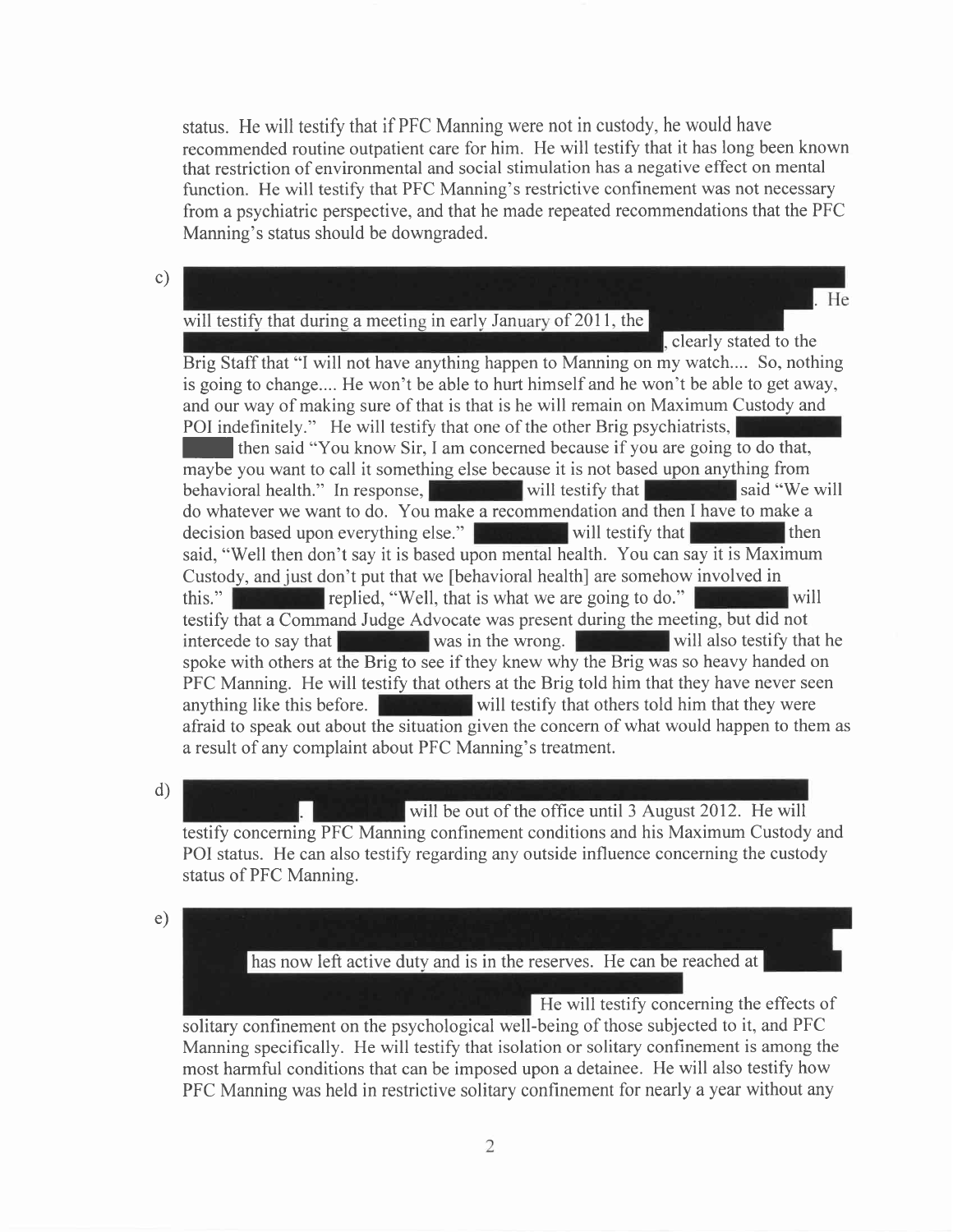psychiatric or behavioral justification. Finally, he will testify how these conditions likely placed PFC Manning at an increased risk of exacerbating any existing psychiatric symptomatology or condition.

 $f$ 

She will testify that once PFC Manning was transferred to the JRCF on 19 April 2011, he spent nine days in the normal indoctrination process. After completing the indoctrination process, PFC Manning was held in medium custody will all privileges of a normal pretrial detainee. She will testify that PFC Manning was not placed upon any POI status given the fact there was no psychiatric or behavioral health basis for such a status. Since being held in that medium custody status, PFC Manning has not engaged in any self-harm behavior, engaged in any assaultive behavior towards the guards, or made any attempt to escape from custody.

s)

will testify about his communications with the U.S. Government regarding the confinement conditions of PFC Manning. He will testify that he was told the confinement conditions were imposed on account of the seriousness of the offenses. He will also testify that the U.S. Government informed him that PFC Manning was not being held in "solitary confinement" but was being held in "prevention of harm watch" but would not offer any details about what harm was being prevented by such a status. He will also testify regarding his efforts to meet with PFC Manning for an unmonitored conversation. Despite his numerous requests, he will testify that he was informed that his conversation would be monitored. We have will testify that the U.S. Government's refusal to allow unmonitored conversations with PFC Manning violate international norrns and U.N. requirements. Due to the U.S. Government's refusal to allow unmonitored conversations, had to decline the opportunity to meet with PFC Manning.

h) PFC Bradley Manning, Headquarters and Headquarters Company, U.S. Army Garrison, Joint Base Myer-Henderson Hall, Fort Myer, VA 22211. He will testify for the limited purposes of the motion under M.R.E. 104(d) and M.R.E. 304(f). PFC Manning will testify concerning his nine months of unlawful pretrial punishment that he endured while at Quantico.

2. The Defense also requests that the Government produce the following physical pieces of evidence under R.C.M. 703 $(f)(4)(A)$  for purposes of the motion:

- a) The Quantico issued suicide prevention smock;
- b) the Quantico issued suicide prevention blanket; and

c) the Quantico issued suicide prevention bed that was issued to PFC Manning while at the Quantico Confinement Facility.